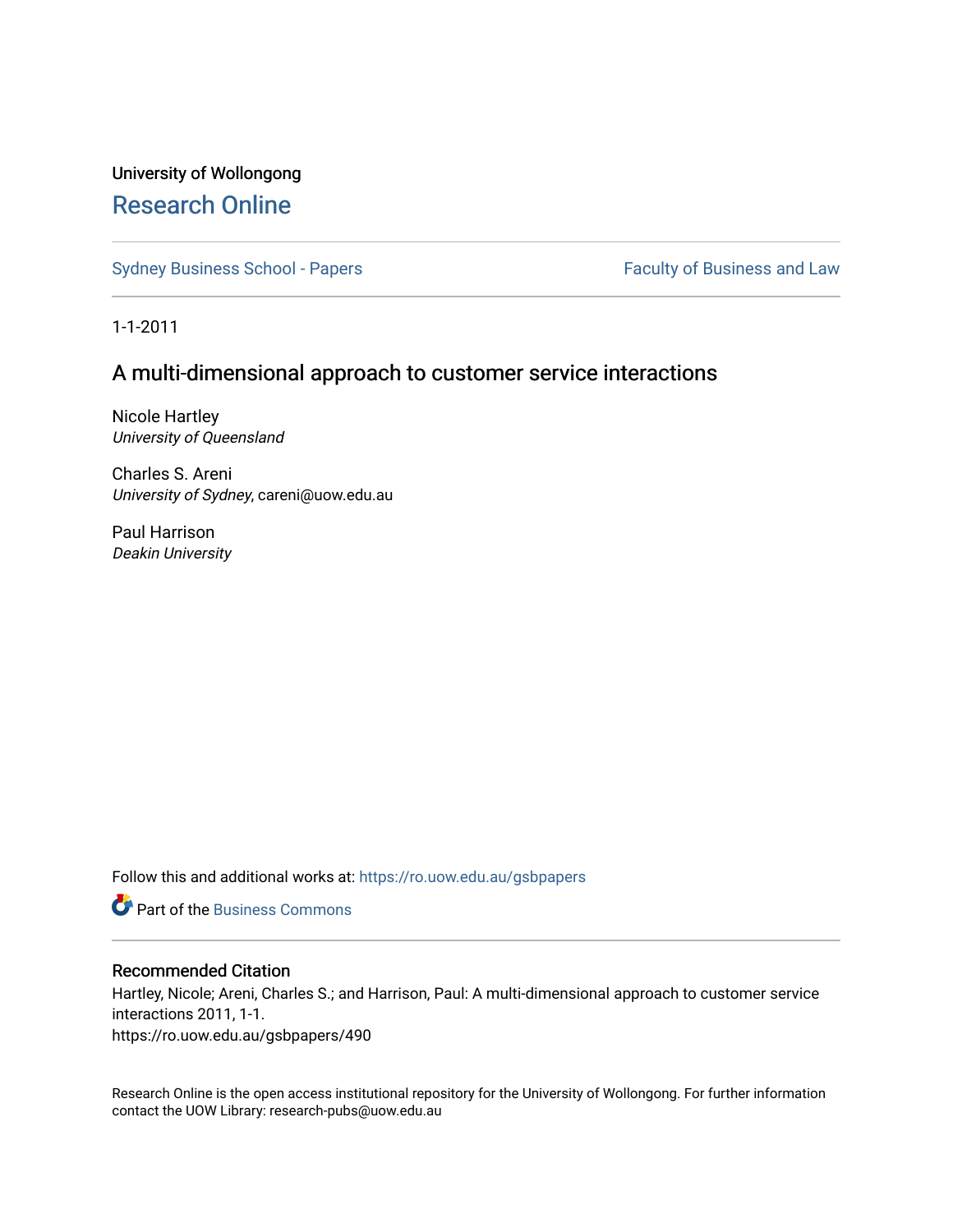# A multi-dimensional approach to customer service interactions

### Abstract

Abstract of a presentation at the ANZMAC 2011 Conference.

### Disciplines

Business

### Publication Details

Hartley, N., Areni, C. S. & Harrison, P. (2011). A multi-dimensional approach to customer service interactions. Proceeding of the ANZMAC 2011 Conference (pp. 1-1).